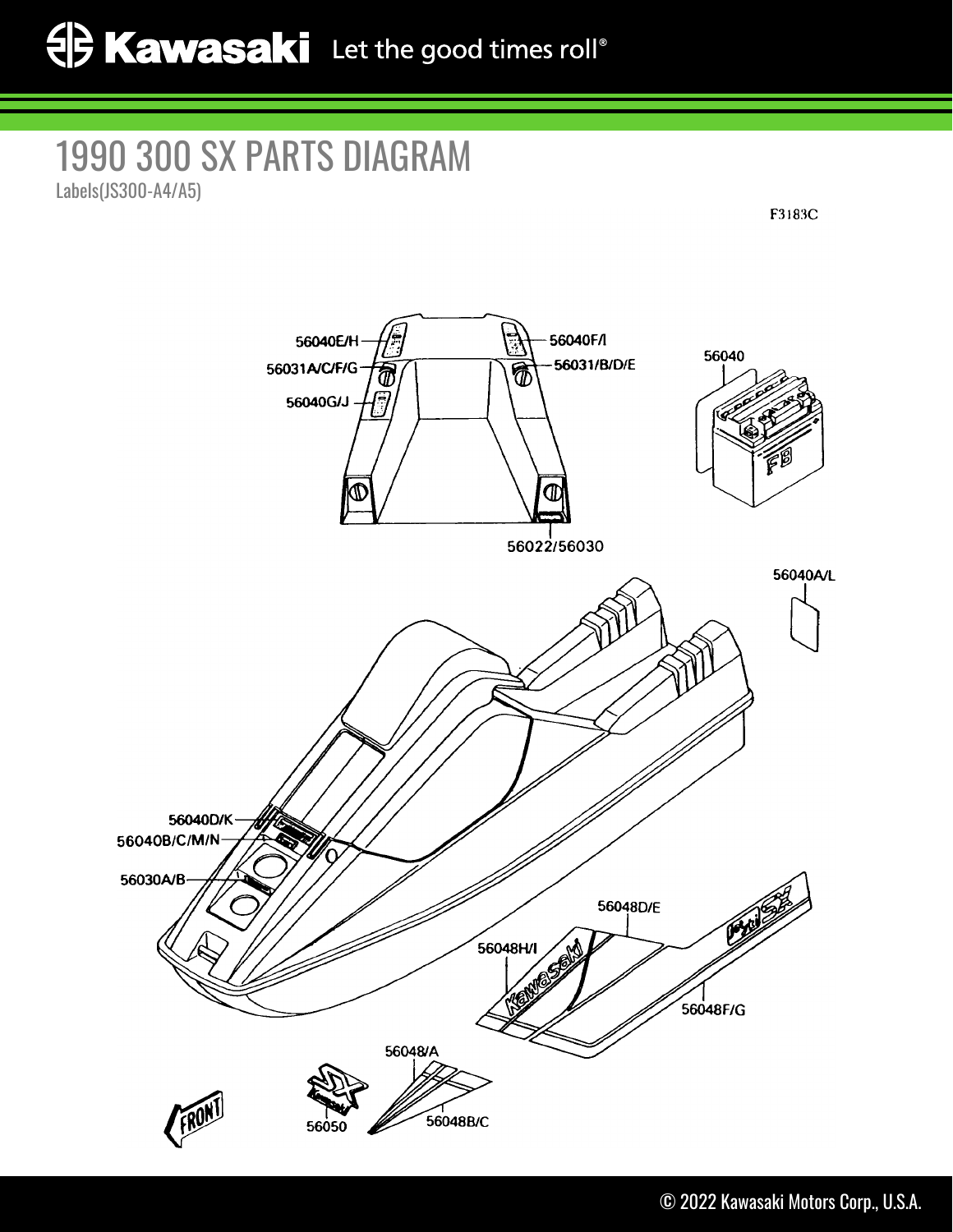## 1990 300 SX PARTS LIST

Labels(JS300-A4/A5)

| <b>ITEM NAME</b>                               | <b>PART NUMBER</b> | <b>QUANTITY</b> |
|------------------------------------------------|--------------------|-----------------|
| LABEL, FIRE EXTINGUISHER (Ref # 56022)         | 56022-506          | 1               |
| LABEL, FIRE EXTINGUISHER (FRENCH (Ref # 56030) | 56030-3725         | 1               |
| LABEL, OIL RECOMMENDED (Ref # 56030A)          | 56030-3761         | 1               |
| LABEL, OIL RECOMMENDED (FRENCH) (Ref # 56030B) | 56030-3765         | 1               |
| LABEL-MANUAL, FUEL (Ref # 56031)               | 56031-3711         | 1               |
| LABEL-MANUAL, CHOKE (Ref # 56031A)             | 56031-3712         | 1               |
| LABEL-MANUAL, SAFETY (FRENCH (Ref # 56031B)    | 56031-3713         | 1               |
| LABEL-MANUAL, SAFETY (FRENCH (Ref # 56031C)    | 56031-3714         | 1               |
| LABEL, BATTERY CAUTION (FRENCH) (Ref # 56040)  | 56040-1106         | 1               |
| LABEL-WARNING, JET PUMP (Ref # 56040A)         | 56040-3798         | 1               |
| LABEL-WARNING, FUEL (Ref # 56040B)             | 56040-3802         | 1               |
| LABEL, FUEL SUPPLY(FRENCH) (Ref # 56040C)      | 56040-3809         | 1               |
| LABEL-WARNING, BREAK IN (Ref # 56040D)         | 56040-3824         | 1               |
| LABEL-WARNING, SAFETY (Ref # 56040E)           | 56040-3825         | 1               |
| LABEL-WARNING, SAFETY (Ref # 56040F)           | 56040-3826         | 1               |
| LABEL-WARNING, MAINTENANCE (Ref # 56040G)      | 56040-3827         | 1               |
| LABEL-WARNING, SAFETY (FRENCH) (Ref # 56040H)  | 56040-3854         | 1               |
| LABEL-WARNING, SAFETY (FRENCH) (Ref # 560401)  | 56040-3855         | 1               |
| LABEL, MAINTENANCE (FRENCH) (Ref # 56040J)     | 56040-3856         | 1               |
| LABEL, OIL CAUTION(FRENCH) (Ref # 56040K)      | 56040-3865         | 1               |
| LABEL, NOZZLE CHECK(FRENCH) (Ref # 56040L)     | 56040-3876         | 1               |
| PATTERN, HULL, LH, FR, UPP (Ref # 56048)       | 56048-1605         | 1               |
| PATTERN, HULL, RH, FR, UPP (Ref # 56048A)      | 56048-1606         | 1               |
| PATTERN, HULL, LH, FR, LWR (Ref # 56048B)      | 56048-1607         | 1               |
| PATTERN, HULL, RH, FR, LWR (Ref # 56048C)      | 56048-1608         | 1               |
| PATTERN, HULL, LH, RR, UPP (Ref # 56048D)      | 56048-1609         | 1               |
| PATTERN, HULL, RH, RR, UPP (Ref # 56048E)      | 56048-1610         | 1               |
| PATTERN, HULL, LH, RR, LWR (Ref # 56048F)      | 56048-1611         | 1               |
| PATTERN, HULL, RH, RR, LWR (Ref # 56048G)      | 56048-1612         | 1               |